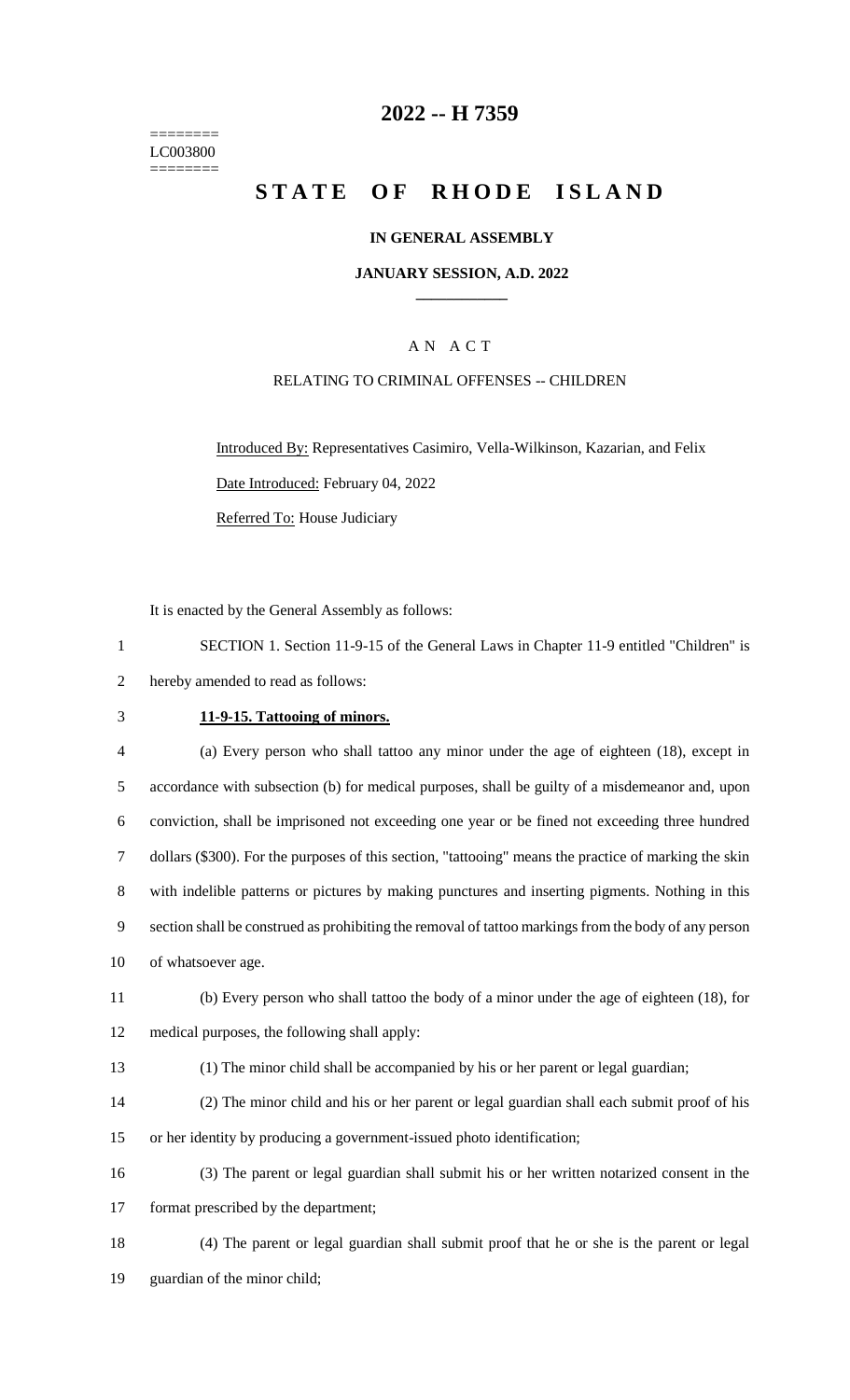- (5) The parent or legal guardian shall submit notarized consent by a physician licensed in 2 accordance with chapter 5-37, authorizing the tattooing of a minor child for medical purposes;
- (6) The tattooing is performed by a tattoo artist licensed in accordance with § 23-1-39; and (7) The tattoo artist shall maintain all necessary records in a manner specified by the department.
- (c) Every person who tattoos the body of a minor child younger than eighteen (18) years of age may not violate the provisions of this section, if:
- (1) The person carefully inspects what appears to be a government-issued photo identification that represents that the minor child is eighteen (18) years of age or older.
- (2) The minor child falsely represents himself or herself as being eighteen (18) years of age or older and presents a fraudulent identification.
- (3) The person demonstrates clear and convincing standards in reviewing the authenticity of the documents, notarized consent and identification submitted in accordance with subsection (b).
- (4) The minor child is sixteen (16) years of age or older, and is accompanied by his or her
- 15 parent or legal guardian and provides consent for the tattooing of the minor.
- (d) Any person who violates the provisions of this chapter shall, upon a first conviction, be deemed guilty of a violation and fined not more than three hundred dollars (\$300), and upon a second or subsequent conviction, shall be deemed guilty of a petty misdemeanor and fined not more 19 than five hundred dollars (\$500).
- (e) The director of the department of health shall have the following powers and duties:
- (1) To promulgate regulations relative to administering this section; and
- (2) To create all necessary applications and certificates necessary to implement the provisions of this section.
- (f) If any provision of this chapter or its application to any person or circumstances is held invalid, the invalidity shall not affect other provisions or applications of the chapter which can be given effect without the invalid provision or application, and to this end the provisions of this chapter are declared to be severable.
- SECTION 2. This act shall take effect upon passage.

======== LC003800 ========